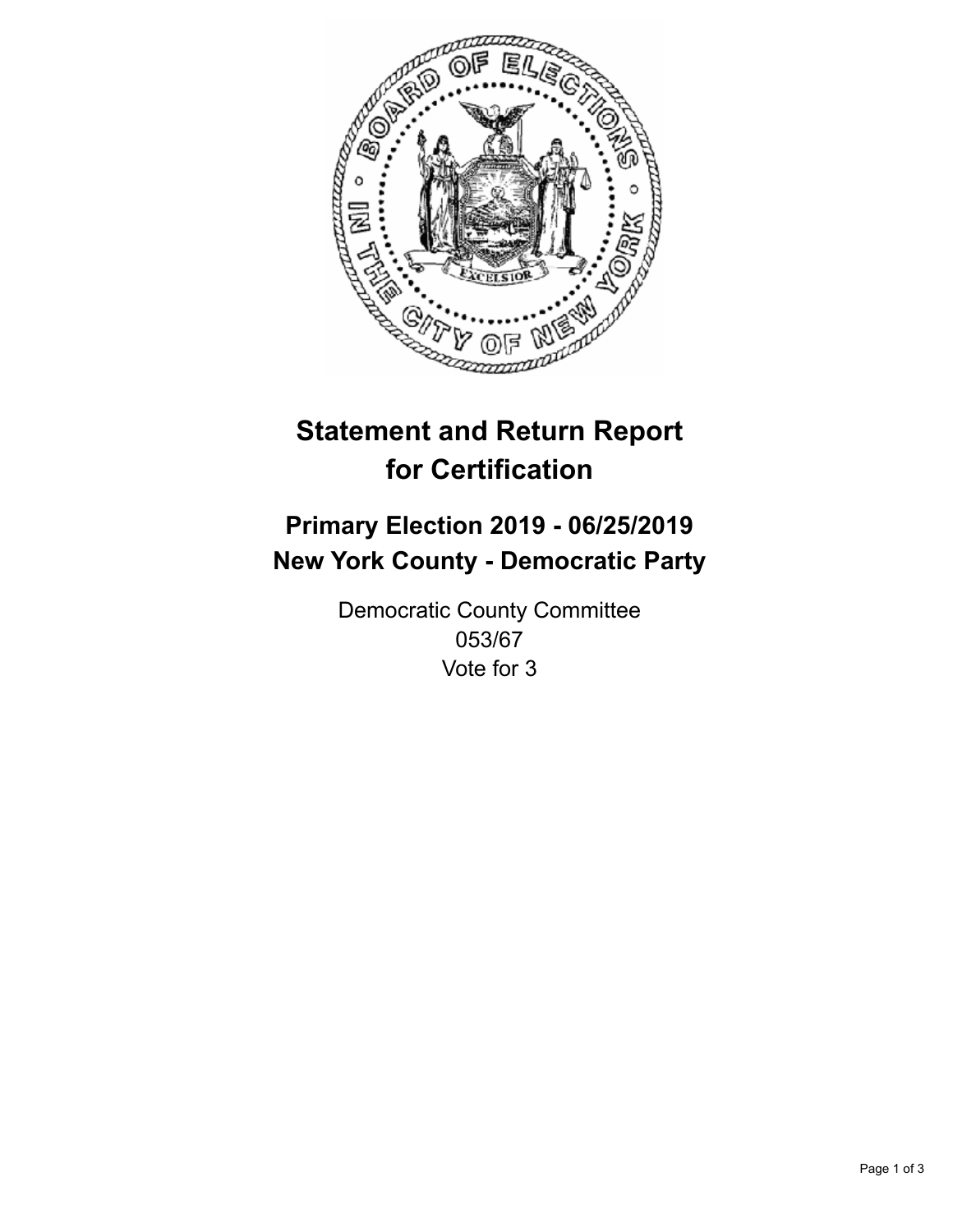

## **Assembly District 67**

| <b>PUBLIC COUNTER</b>                                    | 22       |
|----------------------------------------------------------|----------|
| <b>MANUALLY COUNTED EMERGENCY</b>                        | 0        |
| ABSENTEE / MILITARY                                      | 0        |
| AFFIDAVIT                                                | $\Omega$ |
| <b>Total Ballots</b>                                     | 22       |
| Less - Inapplicable Federal/Special Presidential Ballots | 0        |
| <b>Total Applicable Ballots</b>                          | 22       |
| SAPNA MOUDGIL-SHAH                                       | 19       |
| PRITAL M. SHAH                                           | 19       |
| <b>MARIA ZACHMANOGLOU</b>                                | 4        |
| <b>MINDY BECKIN</b>                                      | 4        |
| <b>Total Votes</b>                                       | 46       |
| Unrecorded                                               | 20       |